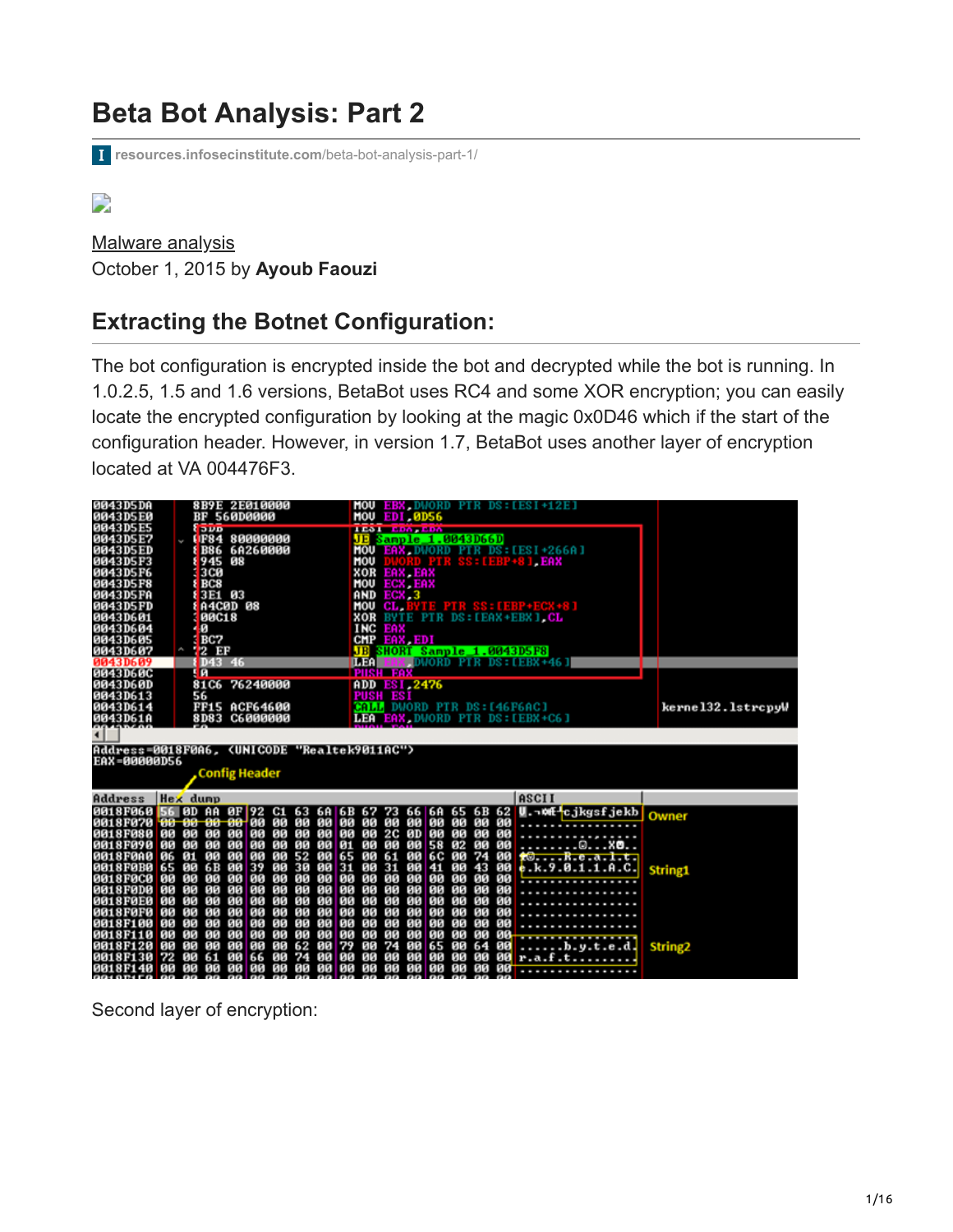|                                                                        | <b><i><u>CHAIN</u></i></b><br>58<br>ı<br>><br>8B11<br>89140E<br>٠<br>8914ØF<br>83C1 04<br>48<br>ı<br>75 F <sub>2</sub><br>ł<br>8B4D 0C<br>8DB5 20ECFFFF<br><b>8DBD 30ECFFFF</b><br>6A 04<br>ı<br>2BF1<br>2BF9<br>ı<br>58<br>$\ddot{\phantom{0}}$<br>8B11<br>89140E                                                                                                                                                                      | ovy <i>evi</i> eve<br><b>POP EAX</b><br><b>MOU EDX DWORD PIR DS:[ECX]</b><br>MOU<br>DUORD PTR DS: [ESI+ECX] EDX<br><b>MOU</b><br>DWORD PTR DS: [EDI+ECX] EDX<br>ADD<br>ECX, 4<br><b>DEC EAX</b><br>LJNZ<br><b>SHORT Sample 1.00447632</b><br>MOU ECX.<br>LEA ESI.<br>LEA EDI [LOCAL 1268]<br>PUSH <sub>4</sub><br>SUB ESI ECX<br><b>SUB EDI ECX</b><br>POP EAX<br><b>MOU EDX DWORD PIR DS:[ECX]</b><br>DWORD PTR DS: LESI+ECX1.EDX<br>MOU                                                                                                                                                     | Sample 1.00447784<br>Sample 1.00447784                                                                                                                                                                                                                                                                             |  |  |  |
|------------------------------------------------------------------------|-----------------------------------------------------------------------------------------------------------------------------------------------------------------------------------------------------------------------------------------------------------------------------------------------------------------------------------------------------------------------------------------------------------------------------------------|-----------------------------------------------------------------------------------------------------------------------------------------------------------------------------------------------------------------------------------------------------------------------------------------------------------------------------------------------------------------------------------------------------------------------------------------------------------------------------------------------------------------------------------------------------------------------------------------------|--------------------------------------------------------------------------------------------------------------------------------------------------------------------------------------------------------------------------------------------------------------------------------------------------------------------|--|--|--|
|                                                                        | 89140F<br>83C1 04<br>٠<br>48<br>75 F <sub>2</sub><br>$\bullet$                                                                                                                                                                                                                                                                                                                                                                          | MOU<br>DWORD PTR DS: [EDI+ECX] EDX<br>ADD<br>ECX <sub>4</sub><br>DEC<br>EAX<br><b>SHORT Sample 1.00447656</b><br>LINZ                                                                                                                                                                                                                                                                                                                                                                                                                                                                         | Host                                                                                                                                                                                                                                                                                                               |  |  |  |
| <b>FB58</b>                                                            | 11 from 0044770B                                                                                                                                                                                                                                                                                                                                                                                                                        | <b>Decryption Keys</b>                                                                                                                                                                                                                                                                                                                                                                                                                                                                                                                                                                        |                                                                                                                                                                                                                                                                                                                    |  |  |  |
|                                                                        | Hex dump                                                                                                                                                                                                                                                                                                                                                                                                                                | ASCII                                                                                                                                                                                                                                                                                                                                                                                                                                                                                                                                                                                         | 0012FB34 00447784 J                                                                                                                                                                                                                                                                                                |  |  |  |
| 18<br>00<br>65<br>EA<br>97<br>E <sub>9</sub><br>72<br>00<br><b>JAG</b> | C0 00 69 08 00 00 81 7D<br>28 03 00 50 00 FE AS<br>00 C9 39 00 00 6E 6F<br>2E 68 75 00 28 CF 51<br>90<br>53 6B 45 BA 5D<br>78<br>10<br>AF 86 B5 AB 95 37<br>26<br>E2 29 00 2F<br>47<br>4A<br>6C<br>2E<br>68 70<br>90<br>70<br>1313<br>90<br>80<br><b>00 00</b><br>80<br>00<br>08<br>90<br><b>BO</b><br><b>BB</b><br><b>BR</b><br><b>BB</b><br><b>BB</b><br><b>BB</b><br><b>BB</b><br>00 00 00 00 00 00 00 15 00 00 00 45 B1 18 2B CF 05 | 22 2B 5B 22 11 2B 60 05 $\frac{1}{2}$ 1. 1 $\frac{1}{2}$ 1. 1 $\frac{1}{2}$ 1. 1 $\frac{1}{2}$ 1. 1 $\frac{1}{2}$ 1. 1 $\frac{1}{2}$ 1. 1 $\frac{1}{2}$ 1. 1 $\frac{1}{2}$ 1. 194 $\frac{1}{2}$ 1. 194 $\frac{1}{2}$ 1. 194 $\frac{1}{2}$ 1. 194 $\frac{1}{2}$ 1. 194 $\frac{1}{2}$ 1. 195 6<br>25<br>63 6B<br>6F 72<br>2F<br>65<br>64<br>8GJL>./luck/orde<br>30<br>90<br>90<br>00<br>90<br>86<br>99<br>86<br>$r$ .php. $\cdot$ .<br>00 00<br>16<br>80<br>88<br>88 88<br>00<br><b>RG</b><br><b>BB BB</b><br><b>BB BB</b><br><b>RR</b><br><b>BB</b><br><b>PORT</b><br><br><mark>.</mark> E 1+当 | 0012FB48<br><b>0012FB38</b><br>0012FB3C<br>0012FB68<br>0012FB40<br>001E0128<br>0012FB44<br><b>0012FFE0</b><br>0012FB48<br>80000000<br>0012FB4C<br>00000000<br>0012FB50<br>00000000<br>0012FB54<br>80808008<br>0012FB58<br>r0012FC3C<br>0012FB5C<br>00444A52<br>0012FB60<br>0012FB68<br>0012FB64<br><b>0012FCD0</b> |  |  |  |
|                                                                        |                                                                                                                                                                                                                                                                                                                                                                                                                                         | lxuie <mark>:</mark><br>Ln#−ä‡u∩<br>                                                                                                                                                                                                                                                                                                                                                                                                                                                                                                                                                          | 0012FB68<br>F621C52F                                                                                                                                                                                                                                                                                               |  |  |  |
| 80                                                                     | 88 88<br>88 88<br>86<br>1313<br>ия<br>GП                                                                                                                                                                                                                                                                                                                                                                                                | 80<br>80<br>GЯ<br>яя<br><b>BB</b><br>88<br>88                                                                                                                                                                                                                                                                                                                                                                                                                                                                                                                                                 | 0012FB6C<br><b>4AA40EB8</b><br>0012FB70<br>3C03E568                                                                                                                                                                                                                                                                |  |  |  |
| 80                                                                     | 80<br>00<br><b>00 00</b><br><b>00 00 00</b><br>ØØ.                                                                                                                                                                                                                                                                                                                                                                                      | 80<br>80<br><b>00 00 00</b><br>88<br>80                                                                                                                                                                                                                                                                                                                                                                                                                                                                                                                                                       | 0012FB74<br><b>40F4BAF6</b>                                                                                                                                                                                                                                                                                        |  |  |  |

Notice that the host is still not fully de-obfuscated: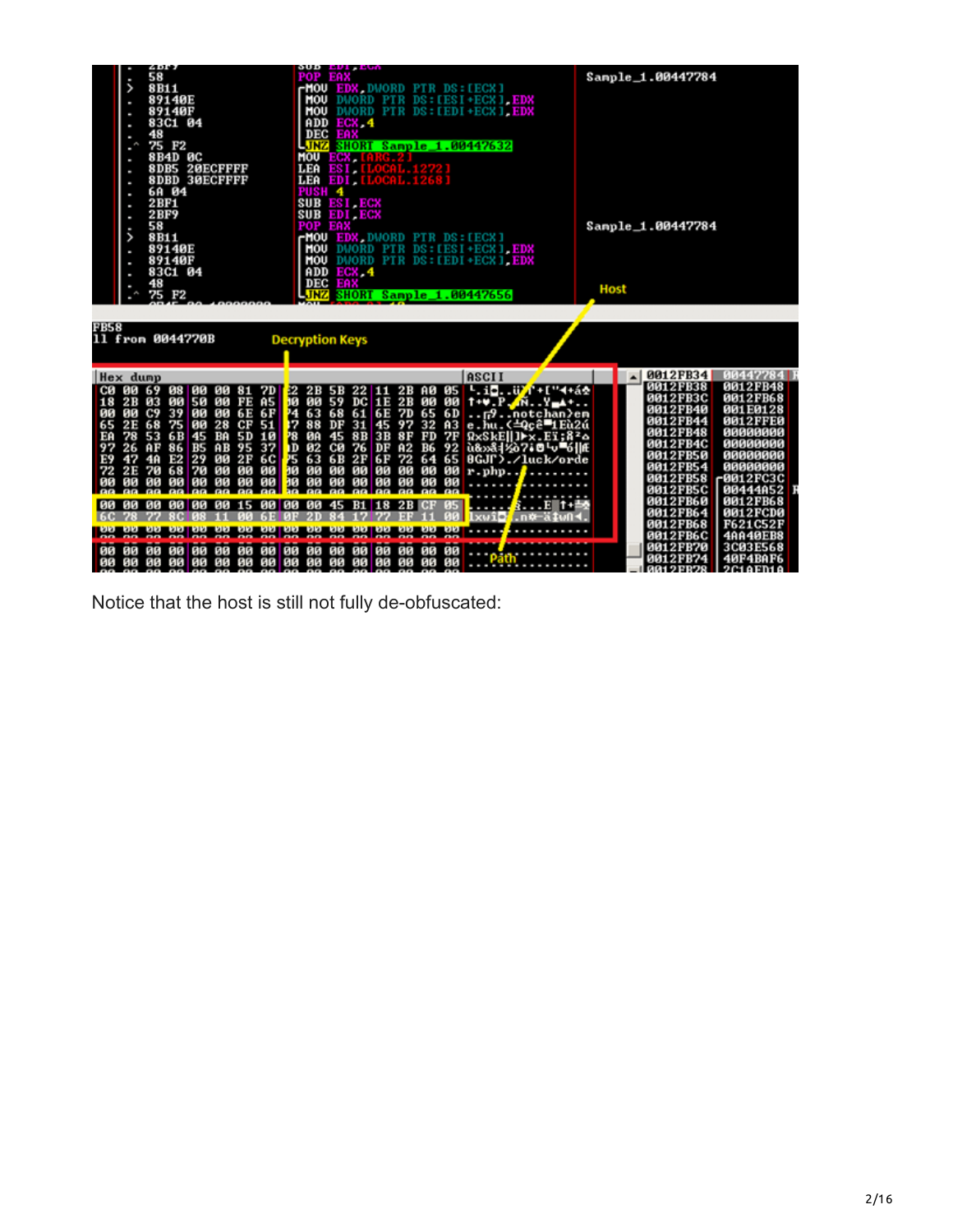```
int stdcall deobfuscate host(int a1)
  int result; // eax@2
  int v2; // [sp+0h] [bp-10h]@3
  unsigned int v3; // [sp+8h] [bp-8h]@3
  unsigned int v4; // [sp+Ch] [bp-4h]@3
  if (a1)₹
    v2 = sub_4019D6(a1);v4 = (*(-697) + 2 * v2) (unsigned int)(v2 - 2) + 1;
    v3 = (* (BYTE *)a1 + 8 * v2 + 8) % (unsigned int)(v2 - 3) + 2;
    if ( (unsigned int)\sqrt{2} >= 8 && (unsigned int)\sqrt{2} <= 0x40 )
    ₹
      if ( 04 == 02 )v4 = (* (BYTE * a1 + 2 * v2) % (unsigned int)(v2 - 2) - 1;
      if ( 03 == 02 )
        v3 = (* (BYTE *)a1 + 8 * v2 + 8) % (unsigned int)(v2 - 3) - 1;
      if ( v3 == v4 )
        --03;
      *( BYTE *)(u4 + a1) ^= 655 * *( BYTE *)a1 % 3 + 24;
      if (*(-BYTE*)(04 + a1))*(BYTE *)(U4 + a1) = 0;
      *(\frac{1}{2}BVTE *)(\frac{1}{3} + a1)<sup>2</sup> = 1424 * *(BVTE *)a1 % 6 + 23;
      if ( \frac{4}{5} ( \frac{8}{15} ( \frac{1}{2} + \frac{1}{2} ) (\frac{1}{2} + \frac{1}{2} )
        *( BYTE *)(03 + a1) = 0;
      result = v2;Y
    else
    ₹
      result = 0;Y
  Y
  else
  ₹
    result = 0;Y
  return result;
```
Then, after tracing over this routine, CnC found: **notchangeme.su/luck/order.php**

| Hex dump |  |  |  |  |  |                                        |      | ASCII                                                                                                     |
|----------|--|--|--|--|--|----------------------------------------|------|-----------------------------------------------------------------------------------------------------------|
|          |  |  |  |  |  |                                        |      | C0 00 69 08 00 00 81 7D E2 2B 5B 22 11 2B A0 05 $\frac{1}{2}$ in $\frac{1}{2}$                            |
|          |  |  |  |  |  |                                        |      | 18 2B 03 00 50 00 FE A5 00 00 59 DC 1E 2B 00 00 1+ .P. N. .Y 1.                                           |
|          |  |  |  |  |  |                                        |      | 00 00 C9 39 00 00 6E 6F 74 63 68 61 6E 67 65 6D $F$ 9notchangem                                           |
|          |  |  |  |  |  |                                        |      | 65 2E 73 75 00 28 CF 51 87 88 DF 31 45 97 32 A3 e.su.(=0cê=1Eù2ú                                          |
|          |  |  |  |  |  |                                        |      | ER 78 53 6B 45 BA 5D 10 78 0A 45 8B 3B 8F FD 7F $\Omega xSkE  \ln x.Ei; \Omega^2 \Omega$                  |
|          |  |  |  |  |  |                                        |      | 97 26 AF 86 B5 AB 95 37 AD 02 C0 76 DF A2 B6 92 $\hat{u}$ 8 $\hat{d}$ 8 $\hat{d}$ 7 = $\hat{d}$ $\hat{d}$ |
|          |  |  |  |  |  |                                        |      | E9 47 4A E2 29 00 2F 6C 75 63 6B 2F 6F 72 64 65 0GJI). Auck/orde                                          |
|          |  |  |  |  |  |                                        |      |                                                                                                           |
|          |  |  |  |  |  |                                        |      |                                                                                                           |
|          |  |  |  |  |  |                                        |      |                                                                                                           |
|          |  |  |  |  |  |                                        |      | 00 00 00 00 00 00 15 00 00 00 45 B1 18 2B CF 05 SE#t+                                                     |
|          |  |  |  |  |  |                                        |      | 11 00 6E 0F 2D 84 17 77 EF 11 00 1xw104.n*-ätwn4.                                                         |
|          |  |  |  |  |  | aa aa aalaa aa aa aalaa aa aa aalaa aa | - 66 |                                                                                                           |

## **Process Creation**

Betabot attempts to launch explorer.exe and if that fails it uses wuaudclt.exe. For this walkthrough, Explorer.exe is used. The process is launched by making a direct call to CreateProcessInteralW.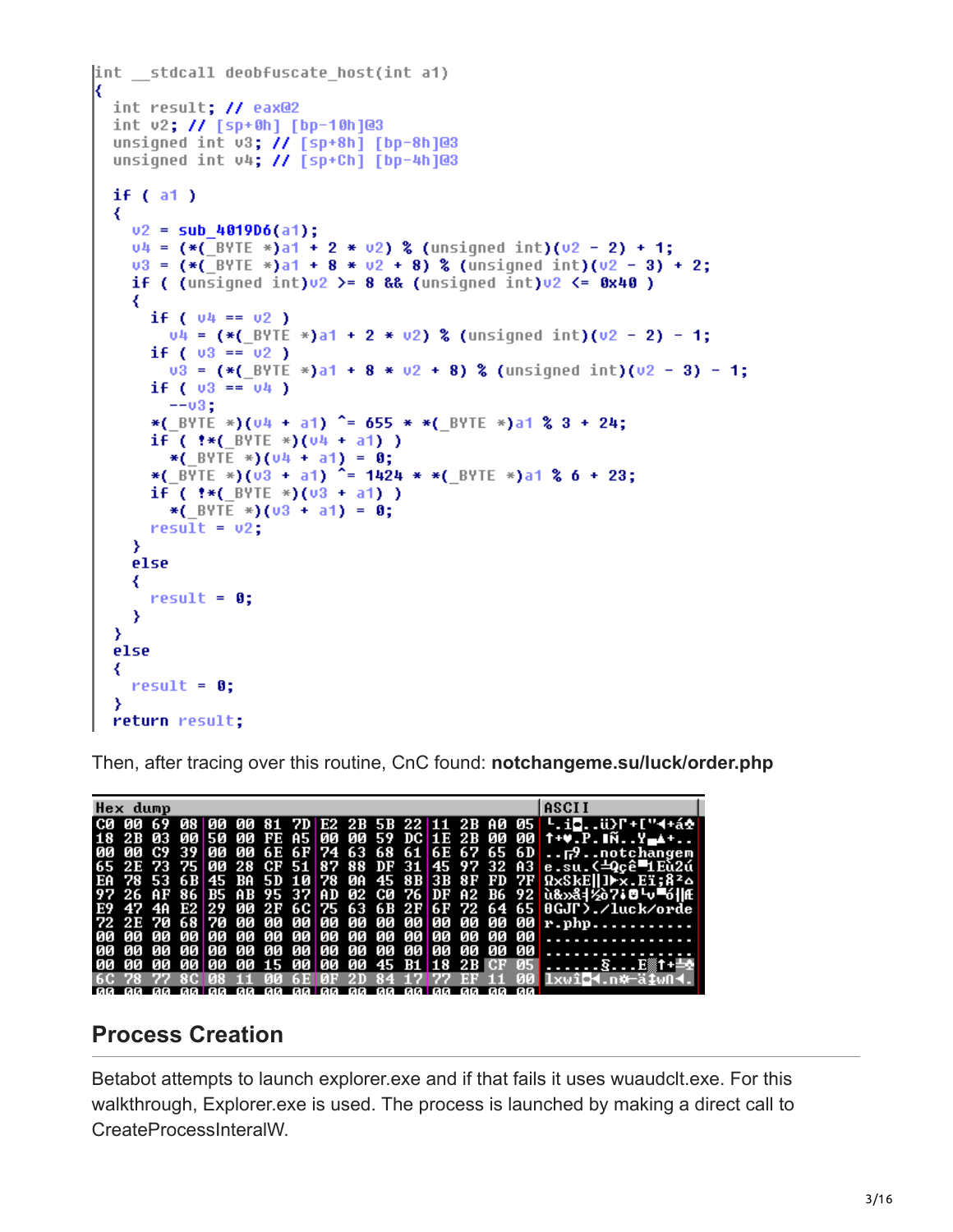| DeRoXexe                  | 1.56      | 30,340K |               | 5,324 K 2156 OllyDbg, 32-bit analysing deb |
|---------------------------|-----------|---------|---------------|--------------------------------------------|
| Sample.ex<br>- 日 <u>、</u> |           | 3,544 K | 17,840 K 2564 |                                            |
| explorer.exe              | Suspended | 124K    |               | 76 K 1400                                  |

# **AV-Checks:**

BetaBot check for the following anti-virus programs and disables them if found from the registry key, leaving computers vulnerable to compromise and without receiving AV updates.

```
if ( sub 407DF1(L"AUP", 0) > 6u )
    *( DWORD *)(large_buffer + 18) |= 2u;
3
if ( sub_407DF1(L"mcui_exe", 0) > 6u || sub_407DF1(L"mcpltui_exe", 0) > 6u )
  *( DWORD *)(large buffer + 18) |= 0x20u;
memset(&v12, 0, 260);
wsprintfA(&v12, "SOFTWARE\\%s", "Avira");
if ( sub_402B90(HKEY_LOCAL_MACHINE, (const CHAR *)&v12) == 1 )
  *(_DWORD *)(large_buffer + 18) |= 8u;
memset(&v12, 0, 260);
wsprintfA(&v12, "SOFTWARE\\%s", "ESET");
if (sub 402B90(HKEY LOCAL MACHINE, (const CHAR *)<math>8012</math>) == 1)*(_DWORD *)(large_buffer + 18) |= 0x10u;<br>if ( sub_407DF1(L"Bdagent", 0) > 6u )
  *(_DWORD *)(large_buffer + 18) |= 0x200u;
memset(&v12, 0, 260);
wsprintfA(&v12, "SOFTWARE\\%s", "ArcaBit");
if (sub_402B90(HKEY_LOCAL_MACHINE, (const CHAR * )&012) == 1)*(_DWORD *)(large_buffer + 18) |= 0x1000u;
if ( sub_407DF1(L"Trend Micro Titanium", 0) > 6u || sub_407DF1(L"Trend Micro C
  *( DWDBD * (1 \text{arge buffer} + 18) |= 0x40u;
v2 = sub 40C1EB(L"avast! Antivirus");
if (v2)
₹
  if ( (unsigned int)sub 4019E8(02) > 6)
    *( DWORD *)(large buffer + 18) |= 0x80u;
  sub_4017E4(v3);
if ( !( *( \frac{1}{2} \frac{1}{2} \frac{1}{2} \frac{1}{2} \frac{1}{2} \frac{1}{2} \frac{1}{2} \frac{1}{2} \frac{1}{2} \frac{1}{2} \frac{1}{2} \frac{1}{2} \frac{1}{2} \frac{1}{2} \frac{1}{2} \frac{1}{2} \frac{1}{2} \frac{1}{2} \frac{1}{2} \frac{1}{2} \frac{1}{2}*/ DUORD *\/large buffer + 18\ I= 8x88u*
```
## **Parsing Commands:**

**int \_\_cdecl Parse\_Commands**()

{

**const** WCHAR **\***szCommandline; *// esi@1*

**int** dwCommandLen; *// edi@2*

LPWSTR **\***argv; *// eax@3*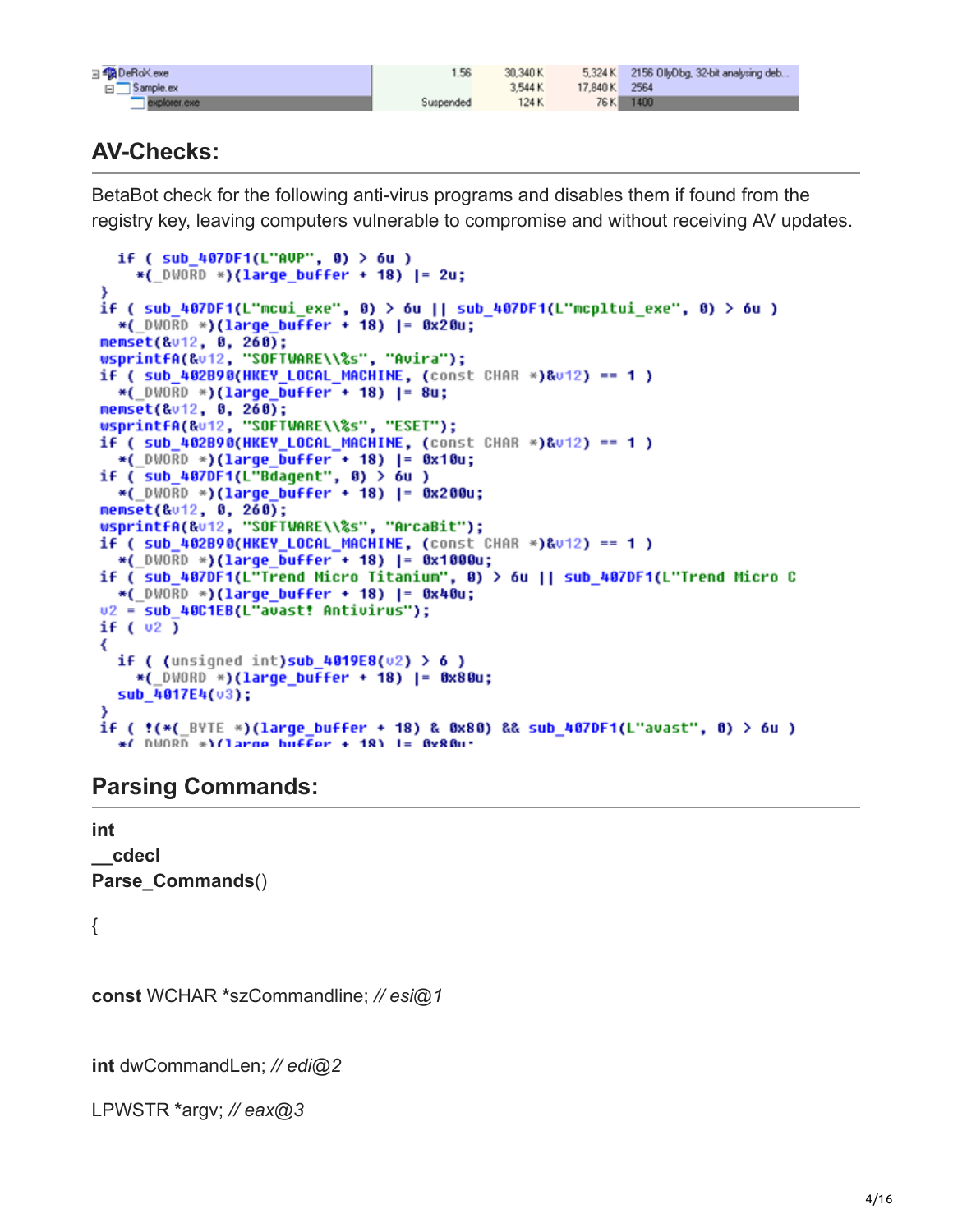**int** v3; *// edi@6*

**const** WCHAR **\***v4; *// esi@7*

**int** v5; *// eax@12*

**int** v6; *// eax@27*

**int** v7; *// eax@37*

**char** v9; *// [sp+0h] [bp-458h]@0*

**const** WCHAR szCommand[522]; *// [sp+10h] [bp-448h]@1*

**char** v11; *// [sp+424h] [bp-34h]@15*

**char** v12; *// [sp+438h] [bp-20h]@44*

**int** v13; *// [sp+44Ch] [bp-Ch]@6*

**int** v14; *// [sp+450h] [bp-8h]@5*

**int** iNumArgs; *// [sp+454h] [bp-4h]@1*

*// BetaBot Parsing Commands*

szCommandline **=** GetCommandLineW();

iNumArgs **=**

0;

memset(szCommand, 0, 1040);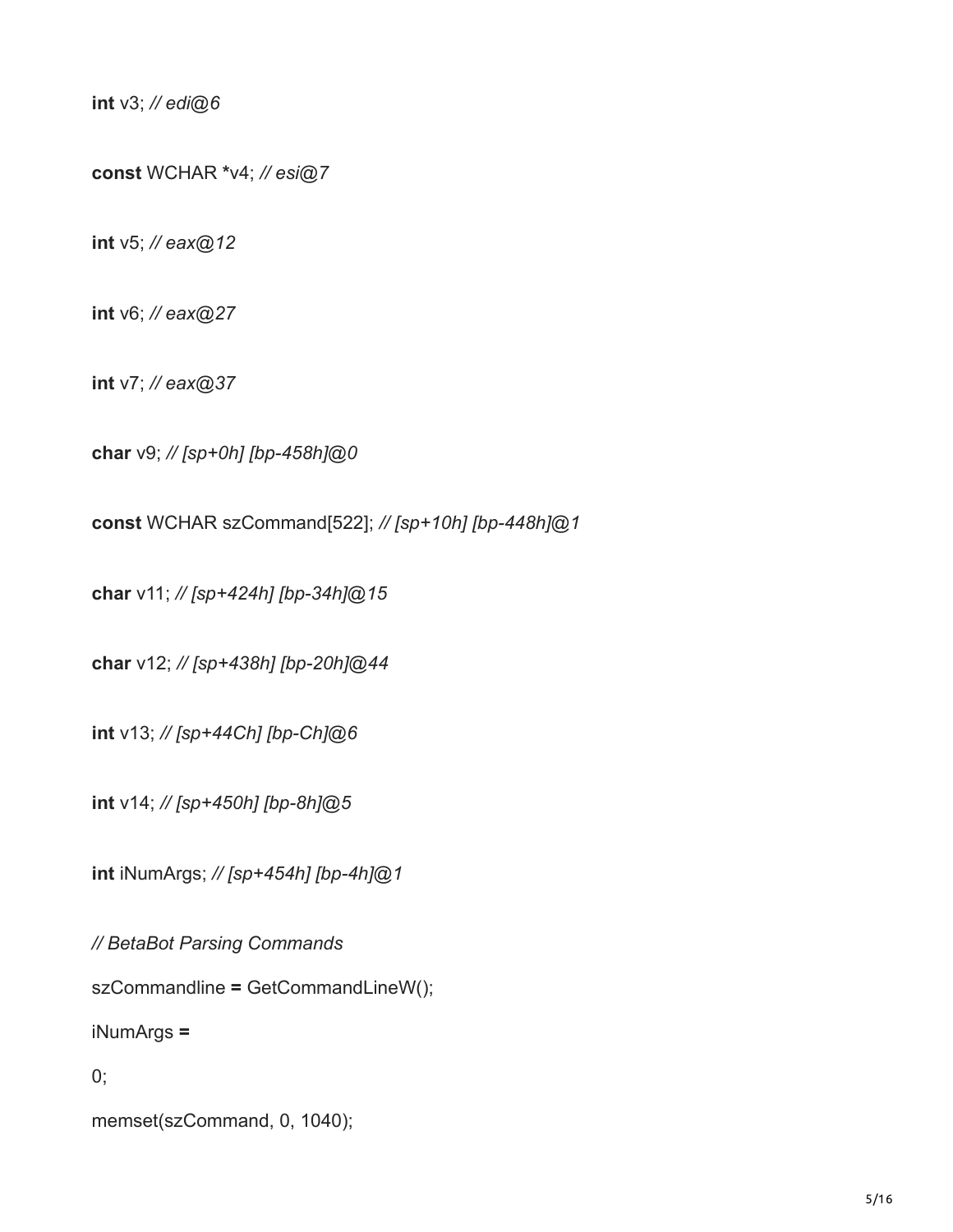```
if ( szCommandline )
```

```
{
```

```
dwCommandLen = wcslen((int)szCommandline);
```
#### **if** ( (**unsigned int**

#### )dwCommandLen **>=**

3 )

#### {

lstrcpynW((LPWSTR)szCommand, szCommandline, 519);

CharLowerBuffW((LPWSTR)szCommand, dwCommandLen);

```
argv = CommandLineToArgvW(szCommand, &iNumArgs);
```

```
if ( iNumArgs >
0){
if ( argv )
{
v14 =
0;if ( iNumArgs >
0 )
{
v3 = (int
```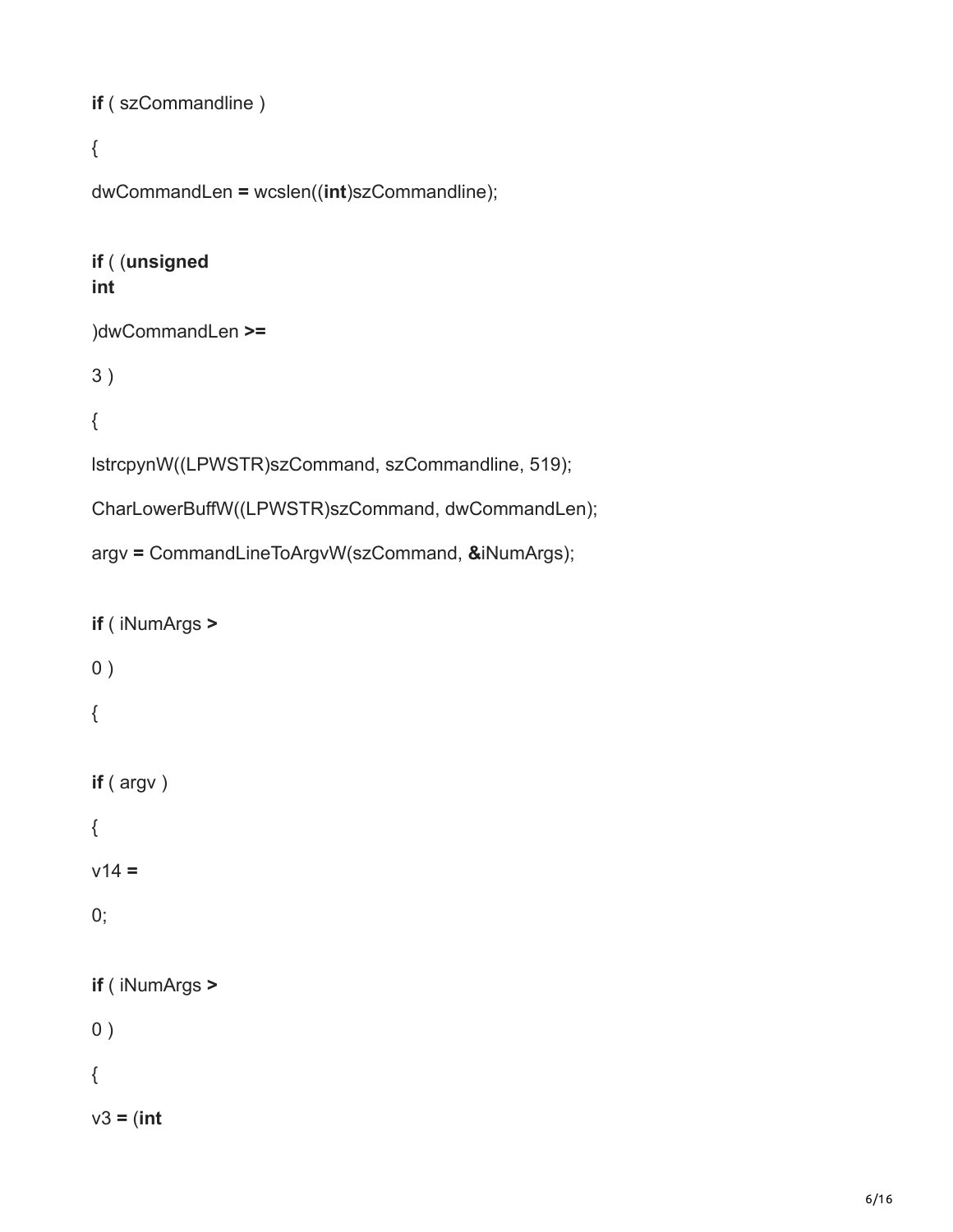| )(argv $+$                                |
|-------------------------------------------|
| 1);                                       |
| $v13 = (int$                              |
| $)(argv +$                                |
| 1);                                       |
|                                           |
| do                                        |
| {                                         |
| v4 = (const WCHAR *)(*(_DWORD *)(v3 -     |
| $\overline{4}$                            |
| $) +$                                     |
| 2);                                       |
|                                           |
| if ( lstrcmpiW((LPCWSTR)(*(_DWORD *)(v3 - |
| $4) +$                                    |
| 2), L"cp") )                              |
| {                                         |
|                                           |
| if ( lstrcmpiW(v4, L"testme") )           |
| {                                         |
| if ( lstrcmpiW(v4, L"ssp") )              |
|                                           |
| {                                         |
| if ( lstrcmpiW(v4, L"suac") )             |
| {                                         |
|                                           |
|                                           |

**if** ( lstrcmpiW(v4, L"uac") **&&** lstrcmpiW(v4, L"puac") )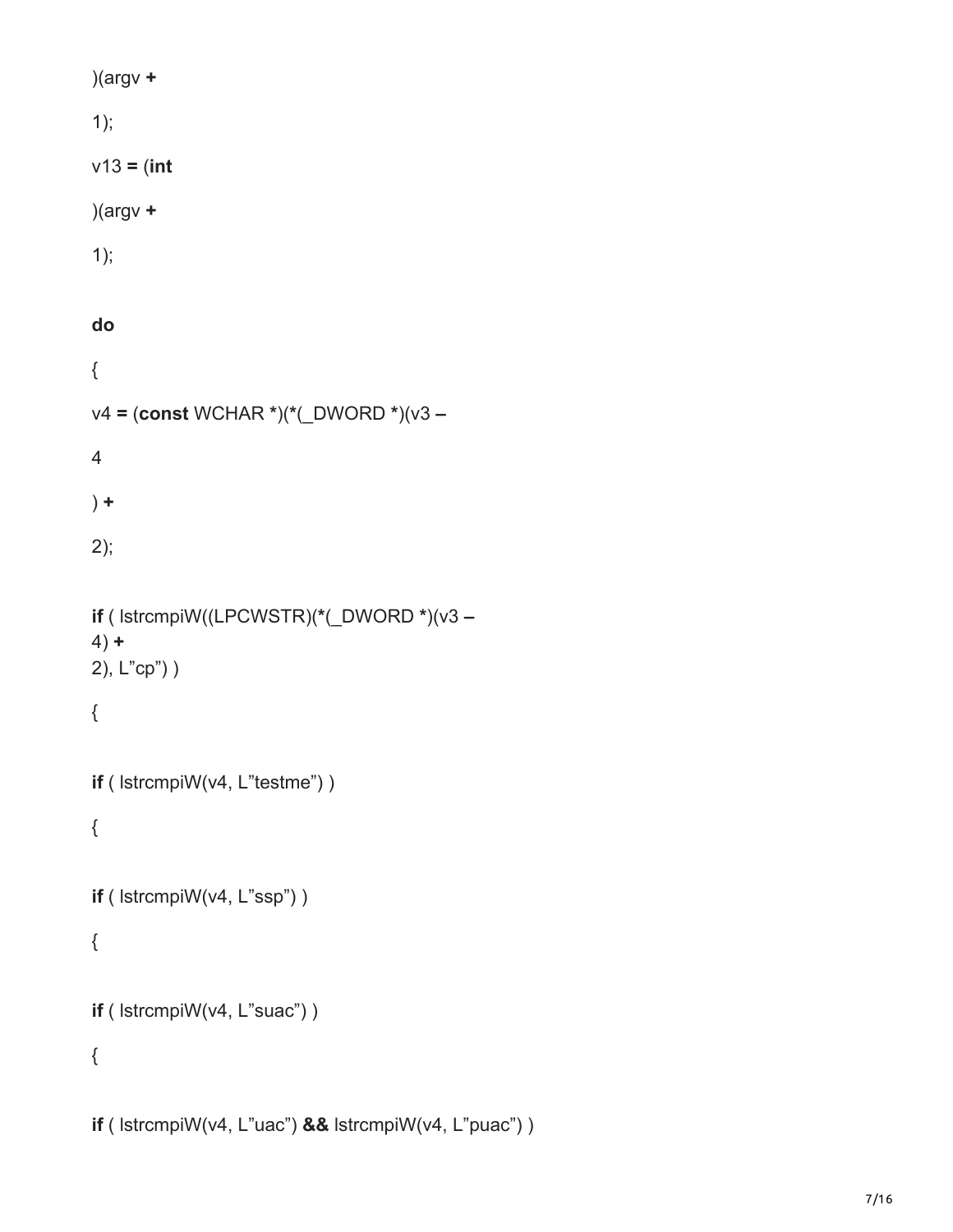```
{
if ( lstrcmpiW(v4, L"nuac") )
{
if ( lstrcmpiW(v4, L"ron") )
{
if ( lstrcmpiW(v4, L"task") && lstrcmpiW(v4, L"un") && lstrcmpiW(v4, L"dbg") )
{
if ( lstrcmpiW(v4, L"ins") )
{
if ( lstrcmpiW(v4, L"ext") )
{
if ( !lstrcmpiW(v4, L"upd") )
*(_DWORD *)(large_buffer +
10) |=
0x1000u;
}
else
{
ExitProcess(0);
```
#### **else**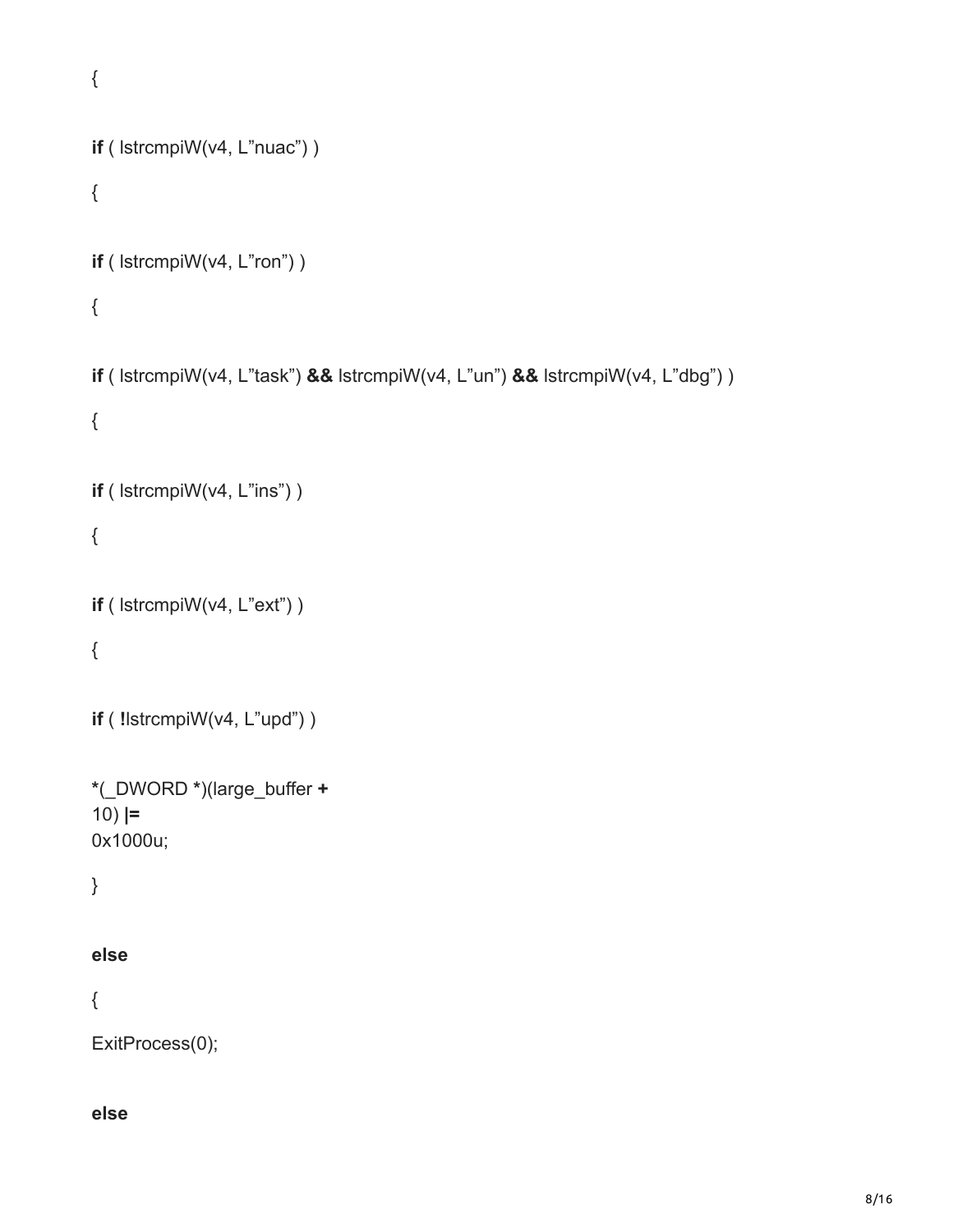{ v6 **= \***(\_DWORD **\***)(large\_buffer **+** 10); **if** ( **!**(v6 **&** 4) ) **\***(\_DWORD **\***)(large\_buffer **+** 10 ) **=** v6 **|** 4; **else** {

```
*(_DWORD 
*)(large_buffer 
+
10) |=
0x100u;
```
}

```
goto LABEL_49;
```
}

**if** ( **\***(\_BYTE **\***)(large\_buffer **+** 10) **&** 0x20 )

{

sub\_40DFDA( 0, 0);

Sleep(0x64u);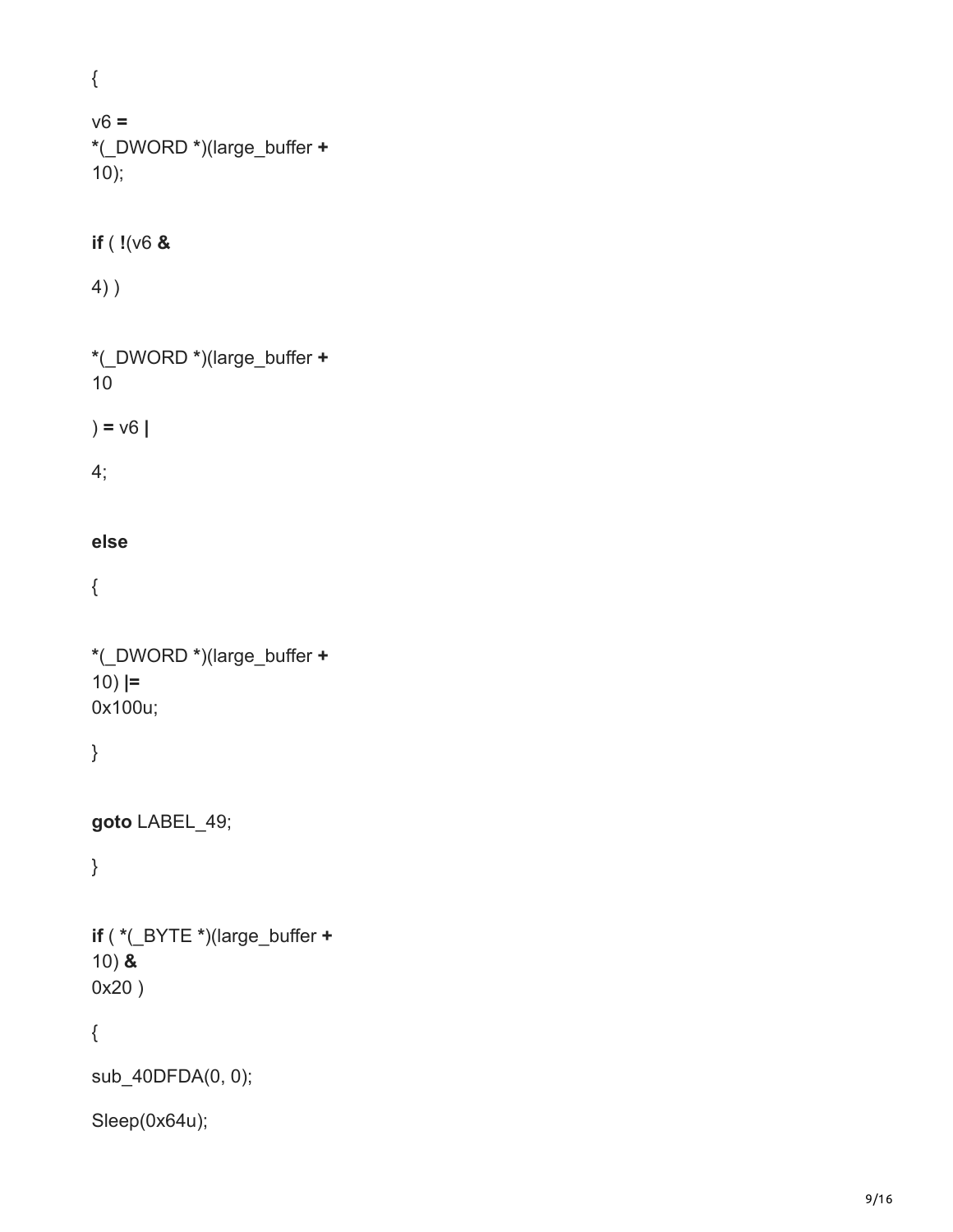sub\_423C88();

sub\_407EF8();

Sleep(0x384u);

#### **else**

{

**if** ( **\***(\_BYTE **\***)(large\_buffer **+** 10) **&** 0x20 )

#### {

```
sub_40DFDA(0, 0);
```
**if** ( iNumArgs **>=** v14 **+** 1 **&&**

**\*\***(\_WORD **\*\***)v3 )

lstrcpynW((LPWSTR)**&**unk\_43EC98, **\***(LPCWSTR **\***)v3, 259);

```
sub_407FD8(0);
```

```
v7 =
*(_DWORD *)(large_buffer +
18);
```
# **if** ( v7 **&**

0x200

#### **||** v7 **&**

2 )

ZwTerminateProcess(**–**1, 0);

Sleep(0xC8u);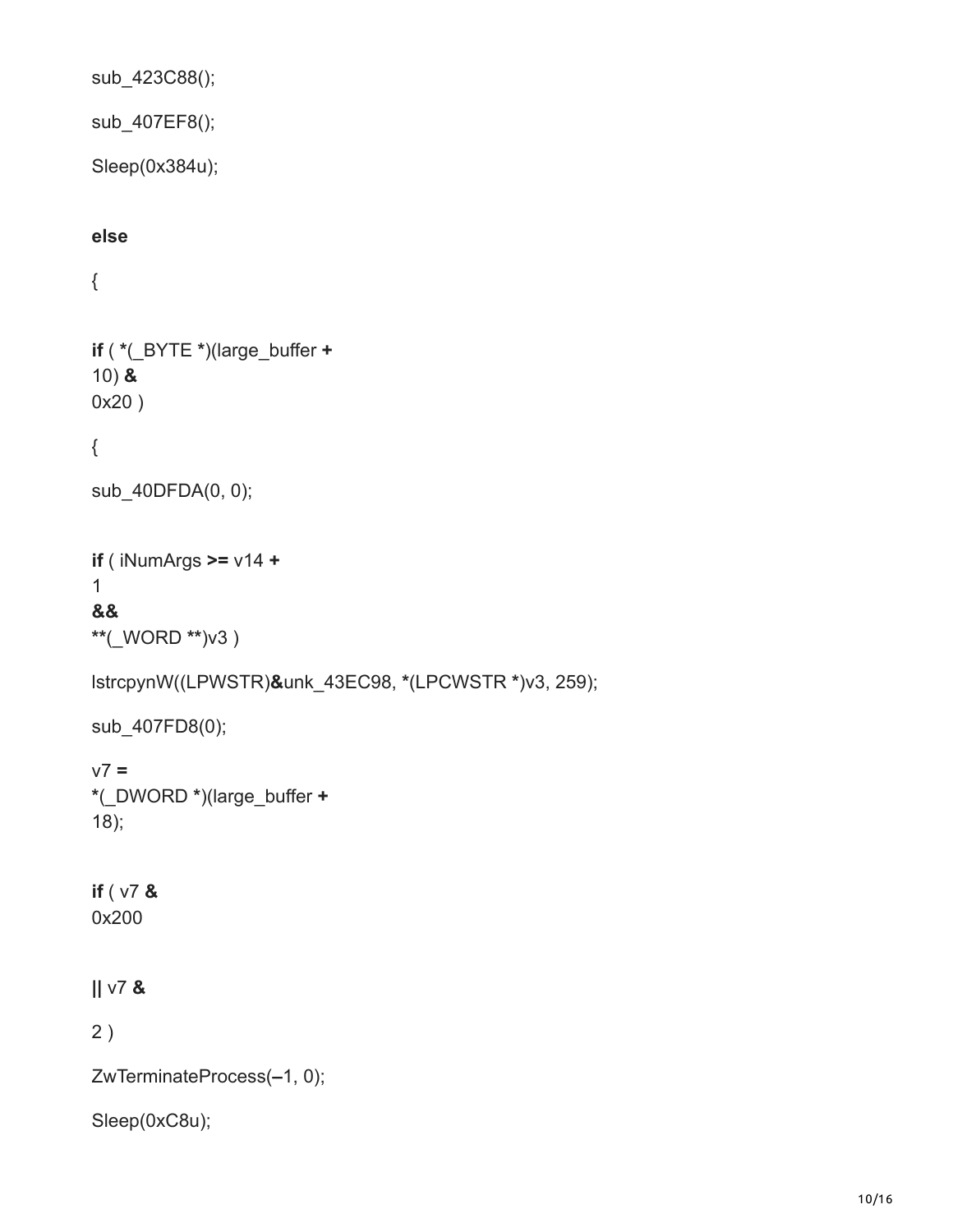```
if ( lstrcmpiW(v4, L"puac") )
```

```
sub_423C88();
```
#### **else**

sub\_423BFE(large\_buffer **+** 5702, 1);

```
if ( !(*(_BYTE *)(large_buffer +
18
) &
```

```
1) )
```

```
{
```

```
sub_407EF8();
```

```
sub_407C19(&v12);
```
#### }

```
if ( sub_403145(off_438A40, "LSF") &
0x400 )
```
sub\_40494B();

sub\_4079DF();

 $v3 = v13;$ 

#### **else**

{

sub\_40DFDA(0, 0);

Sleep(0xFA0u);

```
sub_407FD8(0);
```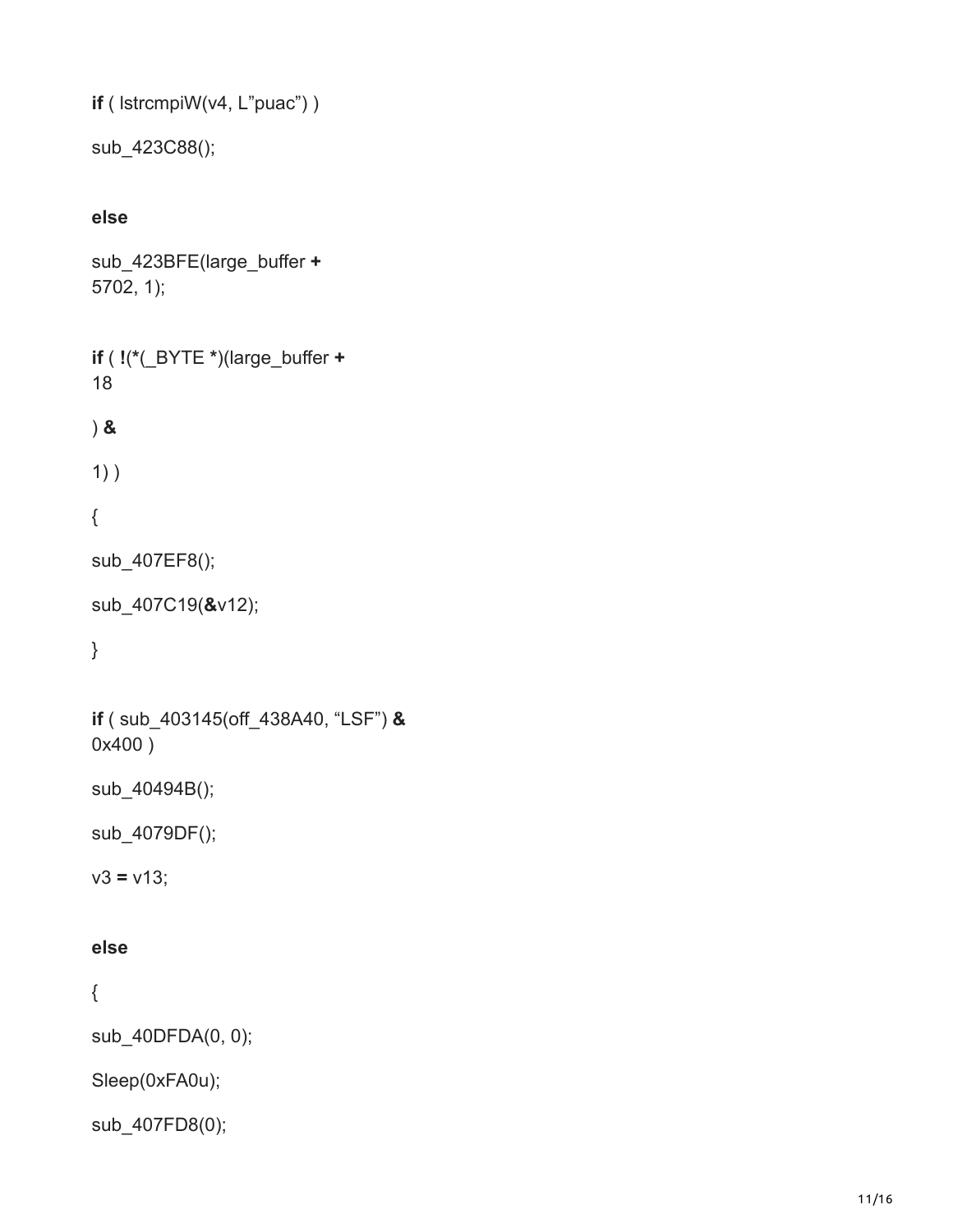v5 **= \***(\_DWORD **\***)(large\_buffer **+** 18);

**if** ( v5 **&** 0x200

**||** v5 **&**

2 )

ZwTerminateProcess(**–**1, 0);

sub\_407EF8();

sub\_407C19(**&**v11);

}

ZwTerminateProcess(**–**1, 0);

#### **else**

{

PathFindFileNameW((LPCWSTR)(large\_buffer **+** 5054));

sub\_40227A(L"Works! PID: %d, Name: %s", dwProcessId);

sub 40227A(L"Betabot (c) 2012-2014, coded by Userbased", v9);

LABEL 49:

**++**v14;

v3 **+=**

4;

 $v13 = v3$ ;

}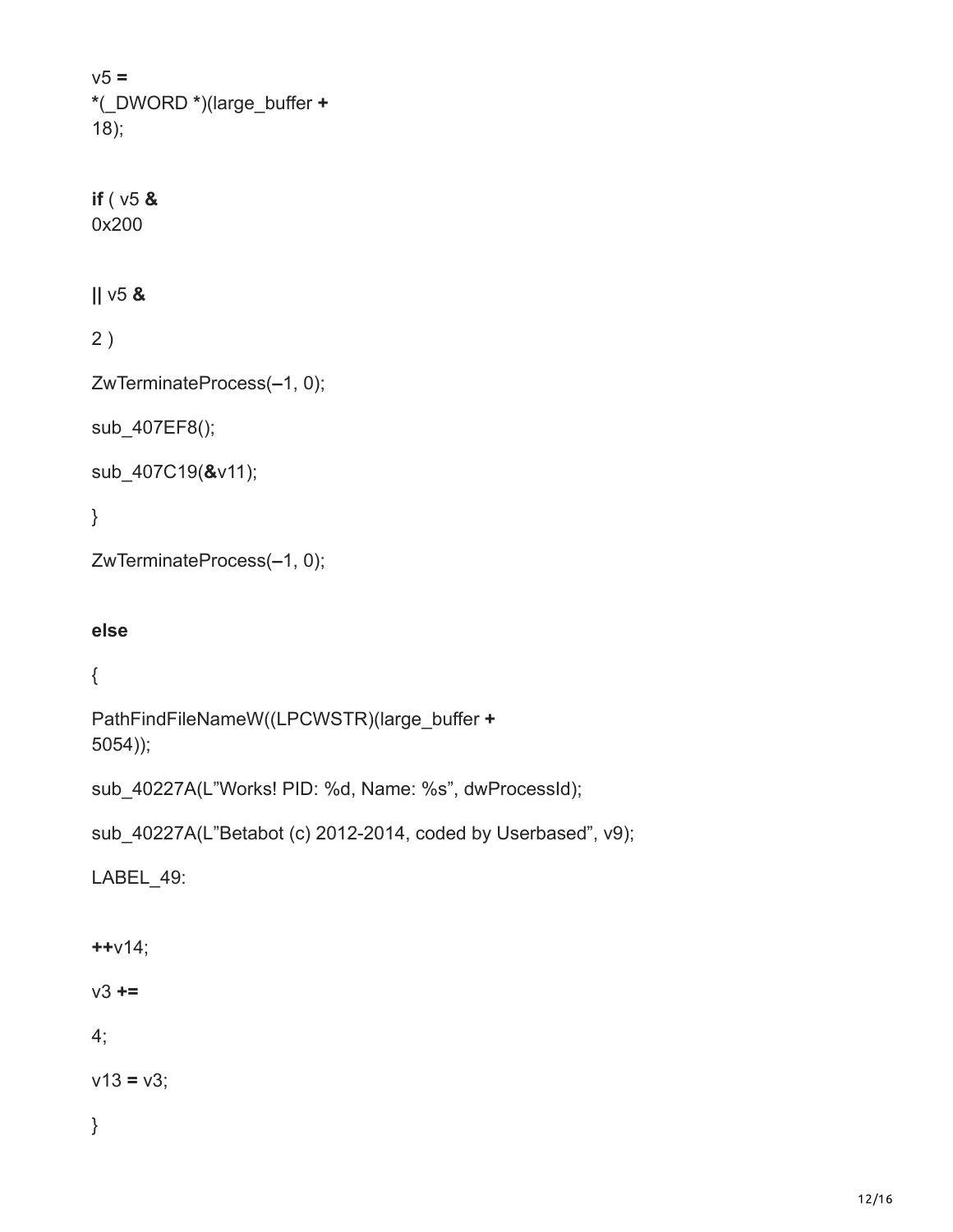**while** ( v14 **<** iNumArgs );

**return**

 $0;$ 

}

# **Dropped Files:**

BetaBot takes a copy of the binary that created the initial process from earlier and moves it to "C:Program Filescommon files<owner><filename>".

In addition, it creates the registry key:

### **SOFTWAREMicrosoftWindows NTCurrentVersionImage File Execution Optionsupiucdlve.exe")**



# **API Hook and Code Injection:**

The malware applies the Ring 3 hook in two ways. First, the malware adds a pre-operation filter for each of the following Zw\* APIs: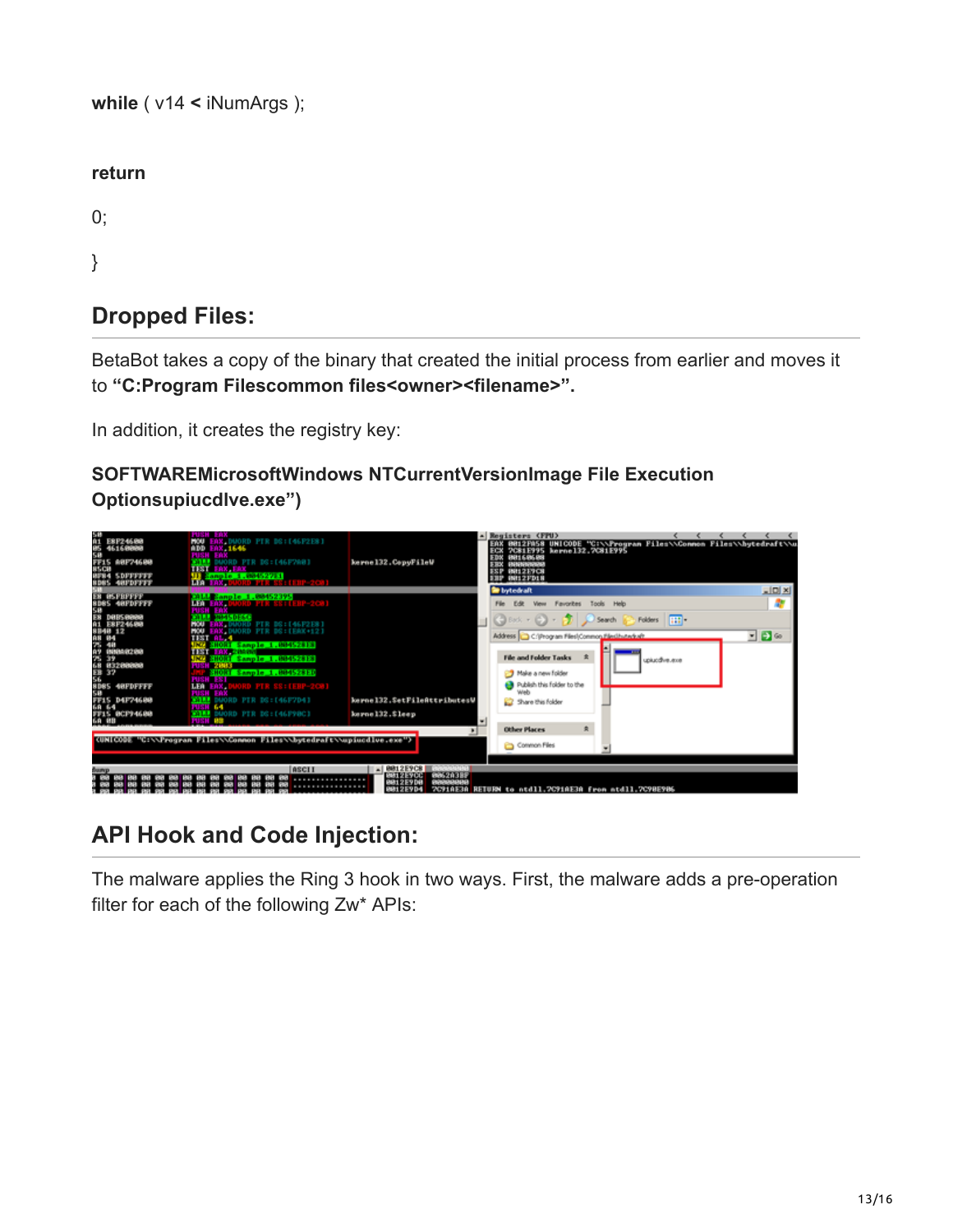**push** offset unk 4319B0 push offset aZwopenprocess ; "ZwOpenProcess" call sub 42A973 **MOV** edi, eax **MOV** eax, dword\_443758 sub\_42B2BB |call ebx, dword 44375C mov |push| 178h offset unk 431830 push push offset aZwcreatefile ; "ZwCreateFile" call sub 42A973 **MOV** ecx, dword\_443758 mov edi, eax lea eax, [ecx+0A38h] **call** sub\_42B2BB mov ebx, dword\_44375C push 12Ch offset unk 431700 push push offset aZwopenfile ; "ZwOpenFile" **ZwCreateFile** call sub\_42A973 mov ecx, dword 443758 edi, eax mov lea eax, [ecx+0F54h] sub\_42B2BB  $|cal1$ ebx, dword 44375C mov push 8C8h push offset unk 431A20 push offset aZwsetvaluekey ; "ZwSetValueKey"  $|call$ sub\_42A973 ecx, dword 443758 mov mov edi, eax lea i eax, [ecx+23C4h] **call** sub 42B2BB mov ebx, dword\_44375C push **9Ch** push offset unk 431AF0 push offset aZwdeletevaluek ; "ZwDeleteValueKey"

ZwOpenFile

 $\bullet$ 

- ZwDeleteFile
- ZwSetInformationFile
- ZwQueryDirectoryFile
- ZwCreateKey
- ZwOpenKey
- ZwSetValueKey
- ZwOpenProcess
- ZwTerminateProcess
- ZwCreateThread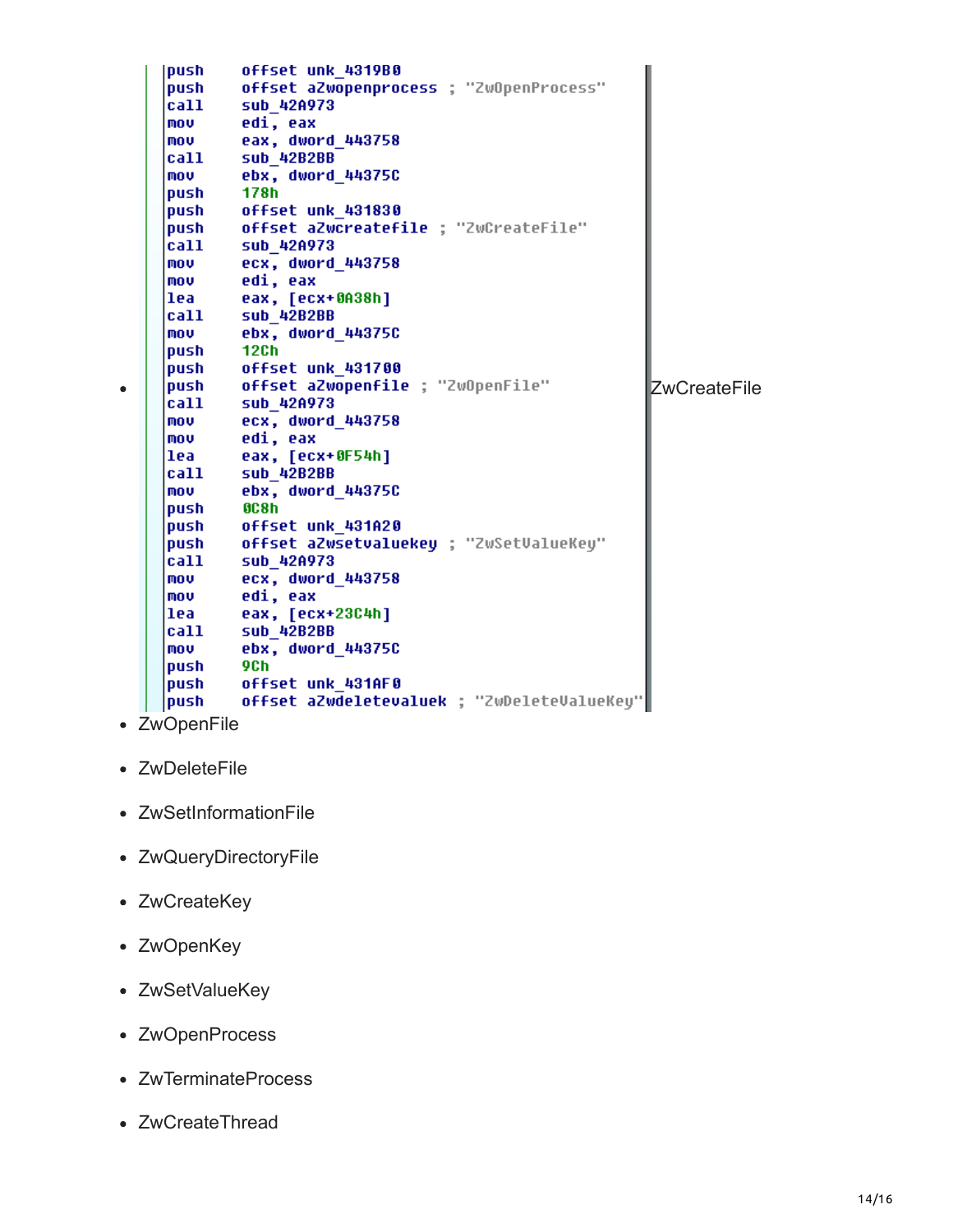- ZwCreateThreadEx
- ZwResumeThread
- ZwSuspendThread
- ZwSetContextThread
- ZwOpenThread
- ZwUnmapViewOfSection
- ZwDeviceIoControlFile
- ZwQueueApcThread

The malware creates a section by calling ZwCreateSection procedure. The purpose of this is to create a section (of memory) object and to return a handler. This section object represents an area of memory that can be shared. It is accessed through the returned handler. .

This handler is used to map views of the memory sections using ZwMapViewOfSection procedure. This procedure maps a view of the memory section in a process. This procedure is called twice using the same handler. Once is for the current process and once is for the remote process (explorer.exe). Now once the memory is mapped it is now possible to read/write to that section.

Using the same section handler allows for simultaneous writing to both sections of memory. This means that writing to the section of memory in the local process will also write to the remote process. This avoids the use of functions that raise red flags for anybody that is analyzing the sample.

The Betabot code is written to the mapped section of memory in the local process, thus writing it to explorer.exe. Of course, this isn't enough; something needs to be done to have this code executed in the process. To get code execution ntdll.dll is hooked in the explorer.exe process using the same method.

# **Conclusion:**

This write-up highlighted some of the methods that BetaBot is using to both obfuscate and inject code. It also covered how to extract the configuration details. There is a broad range of functionality that was not covered (UAC Bypass, Skype stuff, CnC communication, etc.). If we can come back around to this sample, I'd like to highlight those as well.

# **Credits and References:**